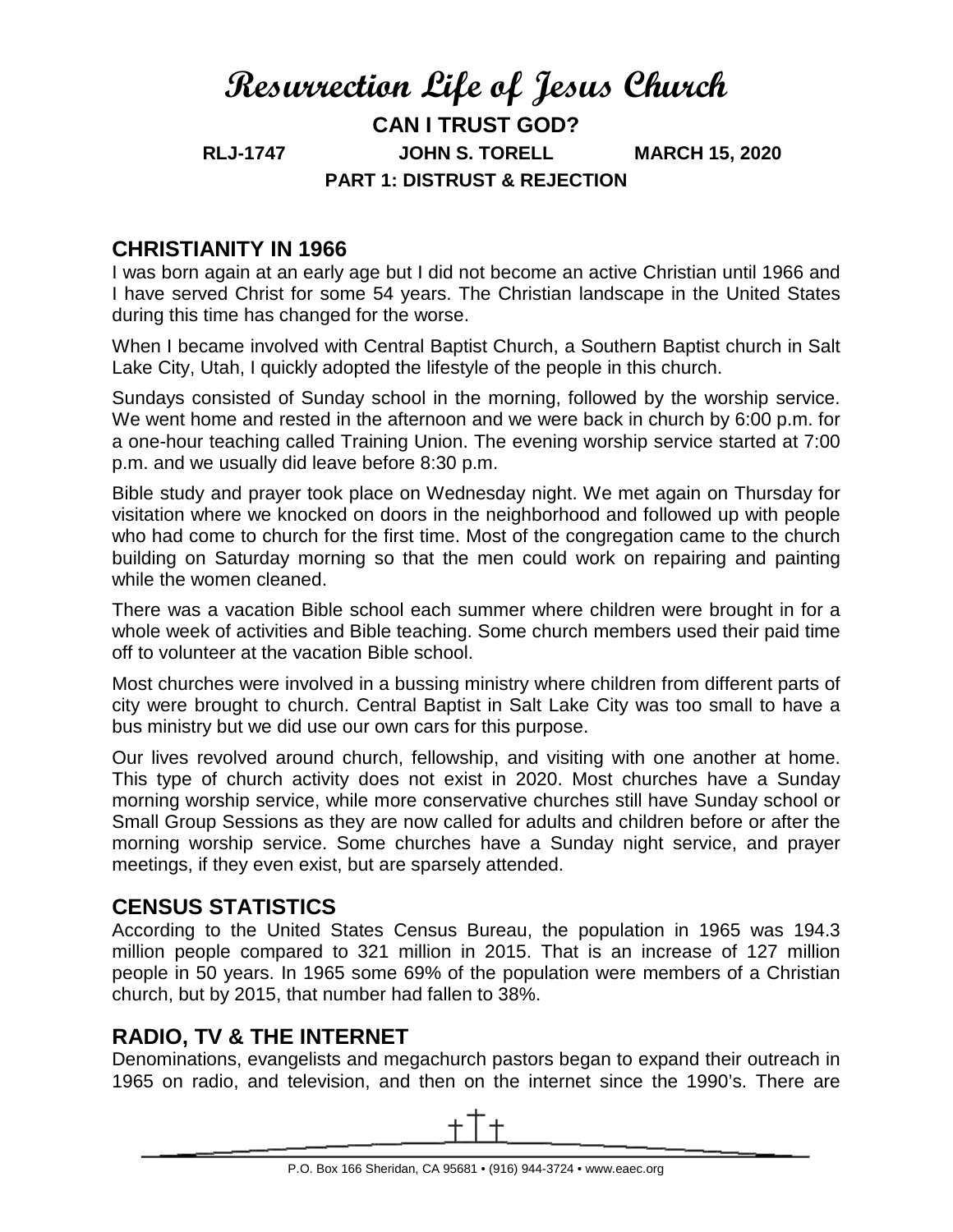scores of Christian television networks creating their own content 24/7. Despite the tremendous output, church membership is decreasing and a greater part of the population now claims they are not Christians.

This will certainly have an effect on mission work since fewer people cannot make up the shortfall of giving. This is also changing the political landscape since non-Christians are open to abortions and homosexuality and will vote for democratic candidates. The decline of church membership means the base of conservative Christians is also shrinking.

# **THE KING JAMES BIBLE**

When I began attending church in 1966, the pastor and the church used the King James Bible, and I naturally gravitated toward it as well. Most Baptist churches at that time used the King James Bible. This is no longer the case as there are many Bible versions in use today, the most common being the New International Version (NIV).<sup>[1](#page-1-0)</sup>

This is a translation from the corrupt manuscript of Westcott & Hort, who published their Greek manuscript of the New Testament in 1881. These two Anglican clergymen were heavily into the occult. Some 50 verses from the New Testament were removed which weakened the message of Jesus, the power of miracles, and the redemption.<sup>[2](#page-1-1)</sup>

Christians born after 1970 have been raised on the NIV and other bastard versions. They have been deceived into accepting Wescott and Hort's version of the New Testament, not the message written by the apostles under the direction of the Holy Spirit.

# **AMERICAN SEMINARIES AND BIBLE COLLEGES**

I have firsthand knowledge of the decline in American seminaries and Bible Colleges since I attended The Golden Gate Baptist Theological Seminary in Mill Valley, California from 1969-1973. This Southern Baptist seminary moved to Los Angeles in 2018.

I graduated with a Master of Divinity degree and learned the following from the professors:

- We were taught that the five books of Moses were unreliable and the professors cast doubt on whether Moses actually recorded the history of the human race or if it was the work of several people and attributed to Moses.
- $\div$  The Book of Isaiah was the work of three different men and that it was impossible to know for sure what parts Isaiah had personally written.
- The professors stated the Book of Daniel was a fabrication of zealous Jews created about 100 years before Christ to inspire the Jewish people to revolt and recreate the kingdom of Israel.
- $\div$  The four Gospels cannot be trusted since they were written by apostles after the resurrection of Jesus and filled with exaggerations in order to bolster the new Christian faith. The professors emphatically stated we were never to teach from

<sup>1</sup> https://www.eaec.org/bibleversions/niv\_1.htm

<span id="page-1-1"></span><span id="page-1-0"></span><sup>2</sup> https://www.eaec.org/bibleversions/westcott\_hort\_1.htm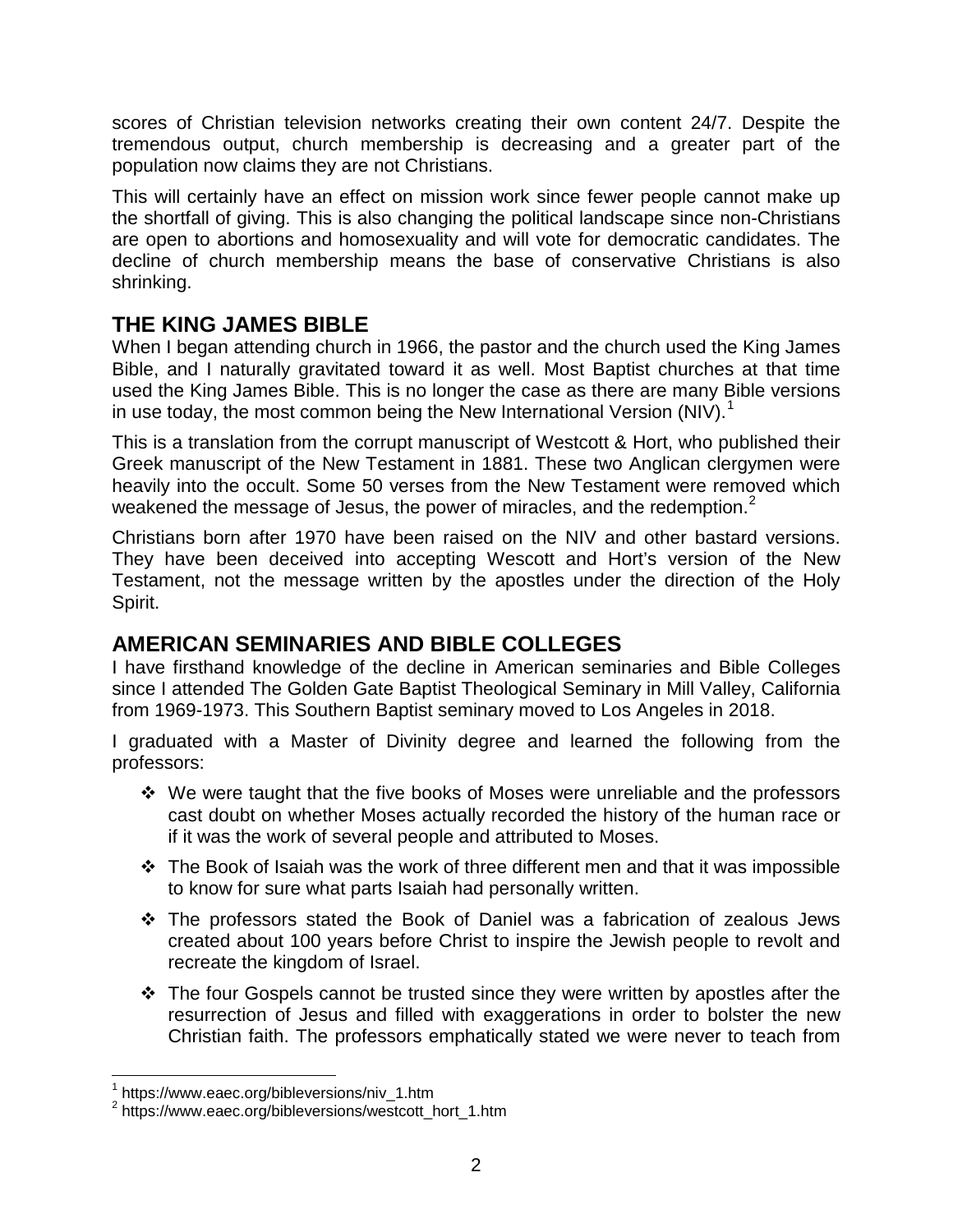verse-to-verse, stating what Jesus said; instead, we were told to only use the concepts found in the text since we don't know what Jesus really stated.

- We were strongly admonished never to use the text of Mark 16:16-20. According to the professors, this text had been added and Jesus never spoke these words.
- \* The professors explained that Jesus was simply a child of His day, falsely believing in demons. Demons do not exist, and when the text states that Jesus cast out demons, we were tell to our church members that Jesus did not know what He was doing.
- The Baptism of the Holy Spirit was only for the apostles on the Day of Pentecost. It is no longer needed since we have the Old and the New Testaments.
- The Book of Revelation should never be used as a preaching text in the church because it was just a bunch of code. The apostle John wanted to communicate with the church in Ephesus while imprisoned on the Island of Patmos. In order to fool the Roman guards so that they would not confiscate the message for the church in Ephesus, John used steganography (the practice of concealing information within other non-secret text.) to write the Book of Revelation. As a result, the professors believed the Book of Revelation had no meaning for modern Christians.

# **BASTARD BIBLES & FAITHLESS PASTORS**

Christians are introduced to bastard Bibles and fed the same malarkey that pastors learned in the seminaries and Bible colleges. Here are the results of such behavior:

- 1. There is no Holy Spirit power in the majority of churches.
- 2. There are few supernatural acts in the churches.
- 3. There is precious little faith in the churches.
- 4. Pastors are merely social engineers and churches have been turned into country clubs.
- 5. People are leaving the churches and searching for answers elsewhere.
- 6. Very few Christians today believe that God can be trusted.

### **THE CREATION OF ADAM**

Jesus is the Creator. **Colossians 1:16-17; Hebrews 1:1-3**

He came to earth to create Adam, who was created as an adult, but the Bible does not state how he was created. DNA was discovered by scientists in the late  $20<sup>th</sup>$  century and serves as a code for the human body.

When an egg is fertilized by sperm, the two cells merge and so does their DNA, which goes on to become the blueprint for the baby. During a 9 month period, the original cell (egg and sperm) develops into a baby that is eventually ejected from the womb and is able to start living on its own.

During the time in the womb, the mother provides nourishment through the placenta, which is an organ that the mother develops and is attached to the wall of the uterus. It is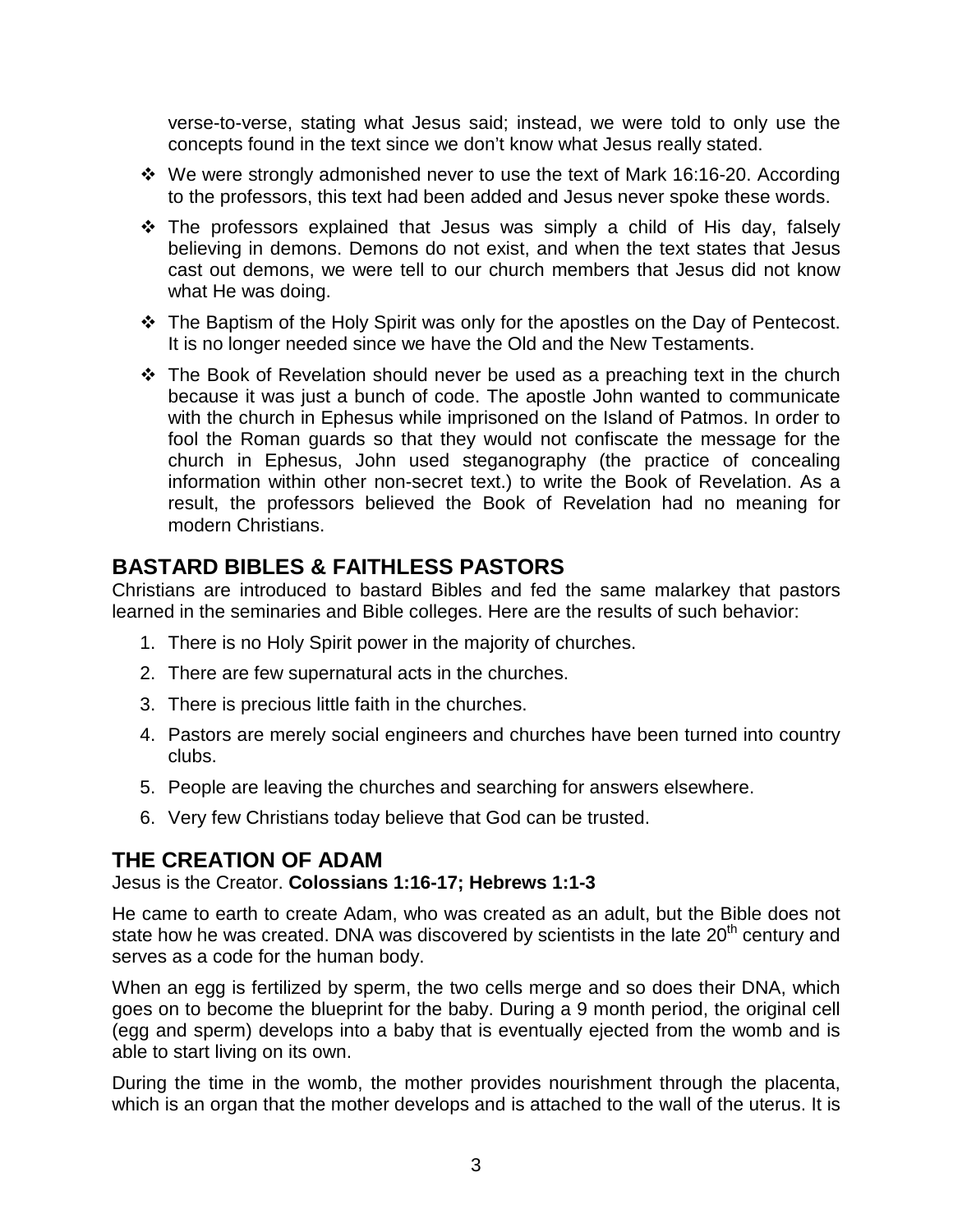used to provide oxygen and nutrients to the baby and remove waste products from the blood of the baby. The baby is attached to the placenta via an umbilical cord. After the birthing process is complete, the placenta is expelled and discarded.

God gave King David insight into the DNA. **Psalm 139:11-18**

I believe that Jesus came to the earth with holy angels and they set up a laboratory in the Garden of Eden. Jesus had already written the mathematical formula for the DNA that would be used to create the body of Adam. Jesus supernaturally converted elements of the earth into proteins and used these building blocks to create a double helix chain. This DNA acts like computer software, containing all the details needed to build a human body.

I envision a tank filled with water. Jesus then fashioned a female egg, inserted the DNA and fertilized the egg. Some kind of a placenta was created which was used to provide nourishment and oxygen to the cells and remove waste products. As the original cell split itself, each subsequent cell continued the process until it developed into a human body, which was kept in the tank until it was fully grown.

It is interesting to note that the Bible tells us God created the body of Adam, and when it was complete as an adult, He breathed into the nostrils and created the soul and spirit of Adam at the same time. **Genesis 2:7; 3:19**

# **ADAM WALKED WITH JESUS**

Adam was created to be a keeper of the garden – an agricultural job. The Bible does not reveal how Adam learned to speak, how he was educated, or how long he lived before Eve was created. **verse 15**

Adam was told not to eat from the Tree of Knowledge of Good and Evil. Failure to obey this commandment meant death. **verses 16-17**

Adam must have been given an education in zoology, and as Jesus paraded different animals in front of him, Adam was able to give each one a name. **verse 19-20**

# **THE CREATION OF EVE**

It is significant that Eve's body was not created from the dust of the earth. She was cloned from a rib Jesus removed from Adam. In order to perform this operation, Jesus put Adam under anesthesia just like with modern surgeries. We don't know why Jesus decided to use this method of cloning. **Genesis 2:18; 21-22**

Adam carried XY chromosomes in his cells. A woman has XX chromosomes, which are coded to make a female baby. My personal belief is that Jesus and the angels used the rib from Adam to make blood from the bone marrow, flesh from the muscles and bones from the bones. Hence Adam's statement about Eve being bone of his bones and flesh of his flesh.

Adam's male chromosomes were changed to female XX, which were properly coded to provide future females with a uterus, egg stocks and all the other parts that make up female sexual organs, including breasts to create milk for babies. Jesus also had to redesign the female pelvis to provide an opening for child birth.